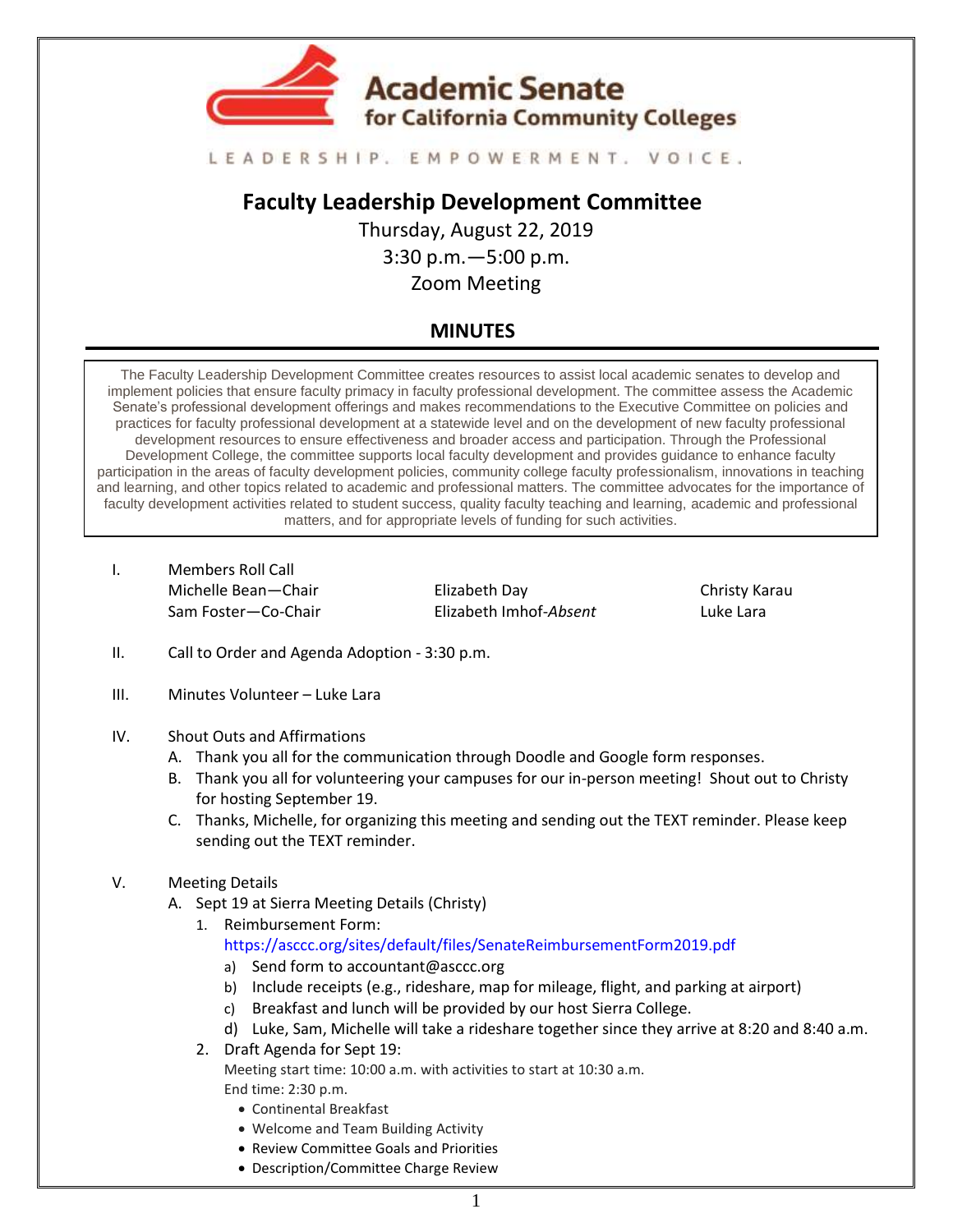- Light Lunch
- Work Plan/Logic Model for 2019-20
- *Rostrum* Article and Resolution Review
- Calendar Future In-Person Meeting
- Reflection and Affirmations
- 3. Meals for Sept 19
	- a) DIETARY RESTRICTIONS: Michelle-no shellfish; Sam-vegetarian/pescatarian.
	- b) Christy will send out Panera Menu and let her know your selection.
	- c) Christy will have Starbucks coffee provided.
- B. Standing FLDC meetings on third Thursdays @ 3:30—5:00 p.m. or can you do earlier? The earliest that people could make it: Sam – 2:45 p.m., Luke – 3:00 p.m., Elizabeth – 3:00 p.m., Christy  $-3:00$  p.m.
- C. Contact Info—please review and Google link and edit
	- 1. Your name, college, and anything work related will be shared on ASCCC website, but nothing personal is public. Contact list is for the ASCCC office.
	- 2. Send Michelle a text/email if you want any info removed.
	- 3. Remove the word "preferred" from in front of "pronoun." Committee discussed and agreed on this change.
- D. Communication (email agendas/minutes or Google link)
	- 1. Committee suggested use of both Google and email attachments.
	- 2. Google drive stuff will come from Michelle's gmail account, not her Rio Hondo account.
- VI. Review of Committee Description—please comment and edit on the Google link
	- A. Draft Ideas Today and Final Revision due September 9
		- 1. We will continue the discussion of revising the committee description at our next meeting in-person.
		- 2. Disregard the September 9 deadline. Committee agreed to take more time to reflect on the revision.
	- B. ASCCC Strategic Plan Brief Review
		- 1. Michelle briefly introduced the plan and will send in email.
		- 2. Committee will review again at Sept 19 meeting.
	- C. Committee Priorities Grid Intro and Recommendations (Year End Report)
		- 1. Michelle briefly reviewed the document and will send in email.
		- 2. Committee will review again at Sept 19 meeting.
	- D. ASCCC Adopted Goals: Faculty Diversification, Guided Pathways, Faculty Roles in Governance, Online Ed, Transfer
		- 1. Michelle briefly reviewed the document and will send in email.
		- 2. Committee will review again at Sept 19 meeting.
- VII. *Rostrum* Articles
	- A. Due September 27
	- B. Ideas and Suggestions? (drafts by Sept 19 meeting)
		- 1. Send Michelle ideas through text or email.
		- 2. *Rostrum* article is typically 350-750 words.
		- 3. One or more can co-author. Not necessary for whole committee to write.
		- 4. Luke will have a draft for input on Sept 19<sup>th</sup>. Michelle to send any ASCCC articles on the topic of merit and fit in discussing equivalency (see VIII. B.c.).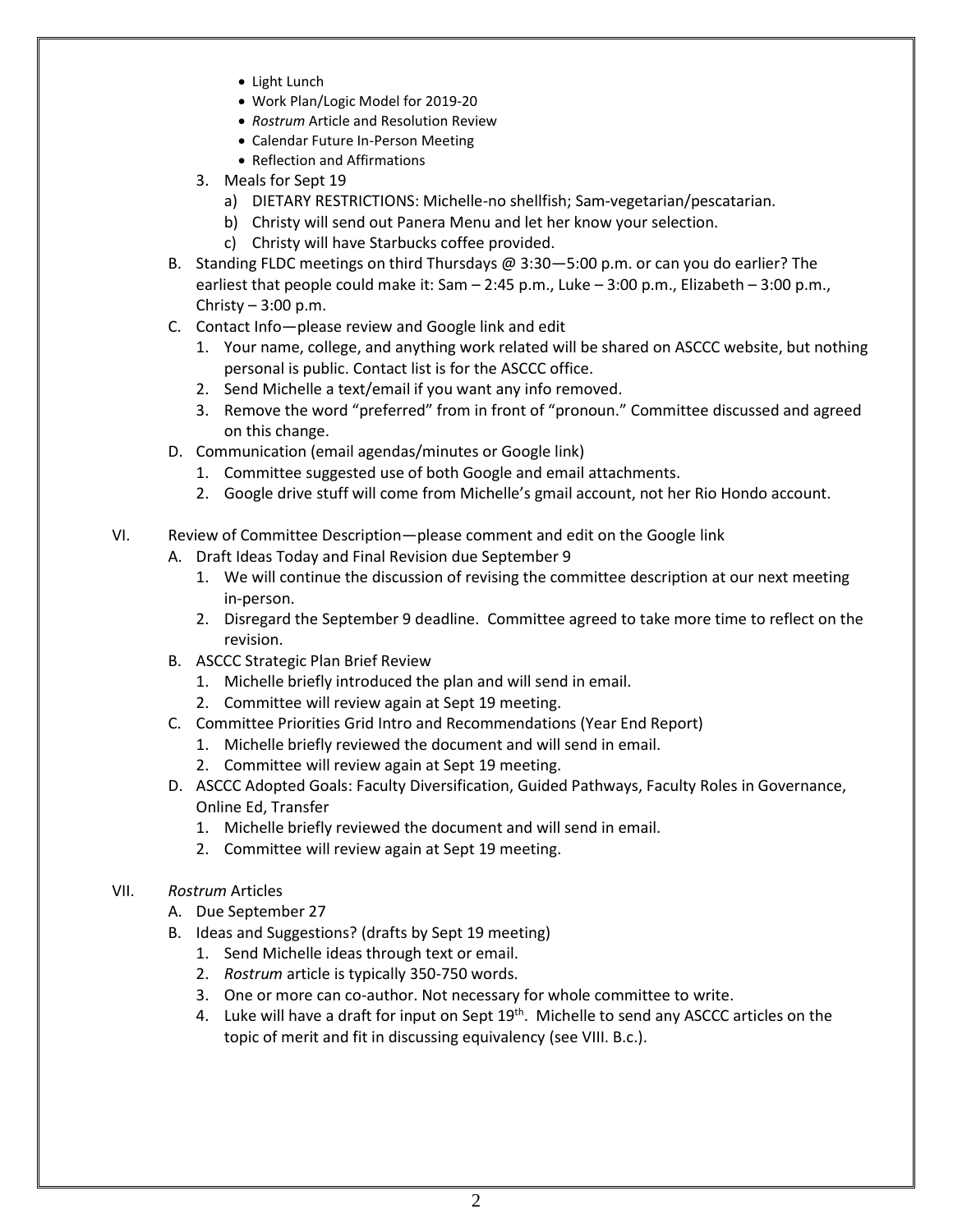- VIII. Plenary
	- A. Break-Out Ideas/Topics: Due August 19
		- 1. Michelle suggested break-out topics to ASCCC Executive Committee. Several were inspired by work that the committee did last year with the Womyn's Circle focus group at the Faculty Leadership Institute. (The FLD committee was previously called the Faculty Development Committee.)
		- 2. Michelle shared the accomplishments of last year's committee, including two rostrum articles, a faculty development work plan, developing a hiring priority criteria survey, collaborating with chancellor's office/IEPI on a diversity summit, conducting faculty diversity regionals, developing a women's leadership action plan. Also, created a survey at end of spring to be pushed out in September to all schools regarding leadership development. She also shared recommendations from last year's committee.
		- 3. Michelle also shared the ASCCC goals for 2019-2020: Faculty Diversification, Guided Pathways, and Faculty Role in Governance, along with CTE, Online Ed, Transfer, and Legislative Action.
	- B. Resolution Ideas: Pre-resolutions—Due September 9
		- 1. Using "or equivalent" in local equivalencies to broaden hiring (inclusion and diversity).
			- a) Misconception that "or equivalent" means less. Breakouts and *Rostrums* have been dedicated to this before.
			- b) While disciplines list has "or equivalent" some colleges in practice do not list "or equivalent" on the job description.
			- c) What is the real issue? Definitions of *merit* and *fit*. Is this better for a *Rostrum* article? In a resolution, are we asking the ASCCC do something in their purview?
				- 1) Luke and Michelle will research previous *Rostrum* articles.
				- 2) Luke will bring a draft for review at the Sept  $19<sup>th</sup>$  meeting.
		- 2. Womyn's Circle suggestion: "no hate" resolution (with common language/terms, such as racism and privilege defined)
			- a) Is this better for a *Rostrum* article? Not clear enough to be an actionable resolution. *Committee all agreed.*
			- b) Michelle asked Luke to share brief description of the paper on Systems Driven Equity Framework he is working on with Executive Committee. This is not related to the "no hate" resolution idea.

#### IX. Announcements

- A. Today is last day for Early Bird registration for Academic Academy at the Queen Mary: <https://asccc.org/events/2019-09-13-150000-2019-09-14-190000/2019-academic-academy>
- B. Check for upcoming events at<https://asccc.org/calendar/list/events>
	- ESL Recoding (September 5 at Clovis; September 11 at Cypress; September 23 at Skyline)
	- Academic Academy (September 13-14)
	- Area Meetings (October 11 and 12) Encourage colleagues to attend!
	- Plenary (November 7-9 in Newport Beach)
- C. Application for Statewide Service found at [http://asccc.org/content/application-statewide](http://asccc.org/content/application-statewide-service)[service](http://asccc.org/content/application-statewide-service)
- X. Closing Comments
	- A. Michelle explained the "In Progress" section of the minutes, which is to document committee efforts.
	- B. The completed section to be added to as we finish projects and work.